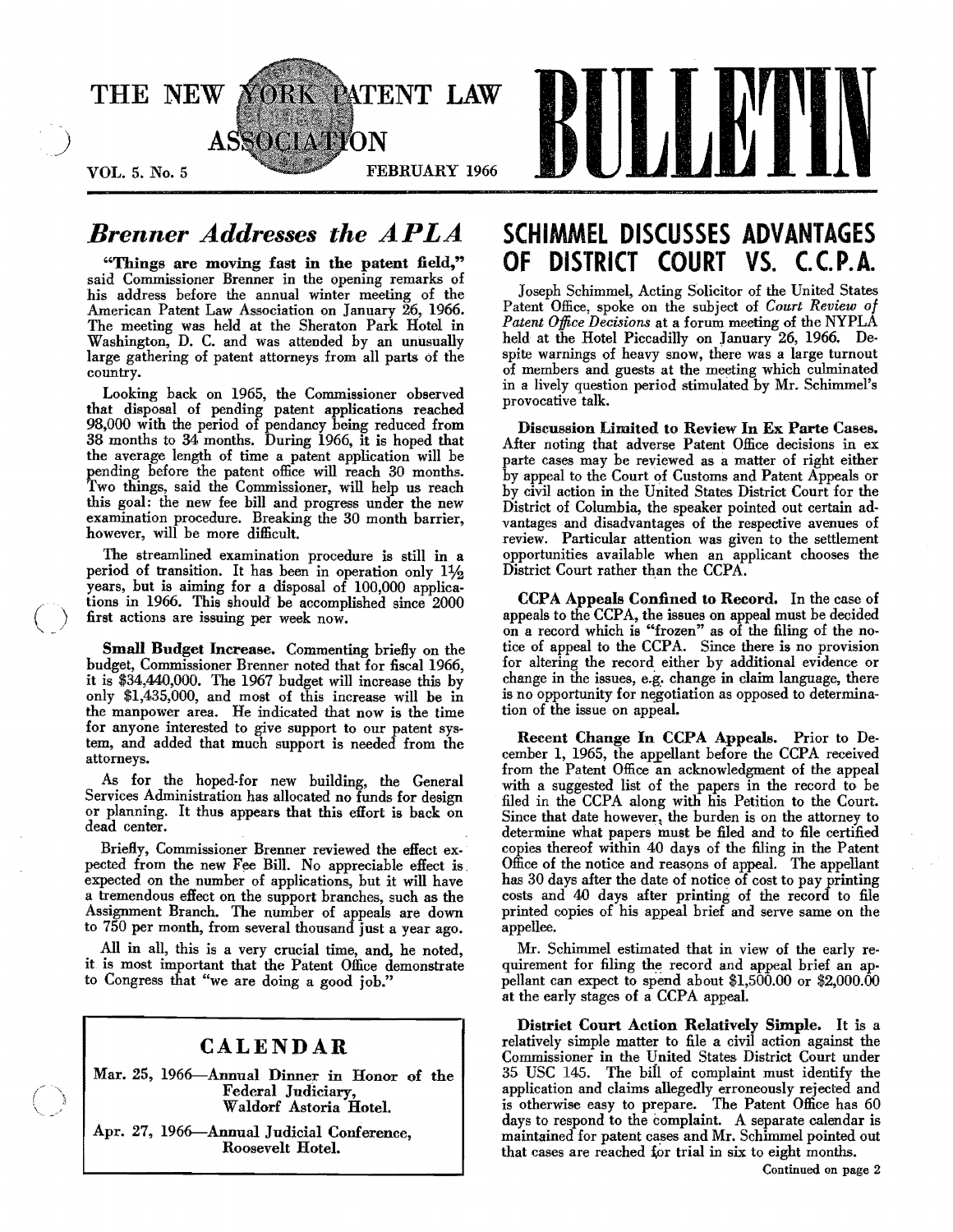## **JOSEPH SCH IMMEL DISCUSSES ADVANTAGES OF APPEALS TO DISTRICT COURT V. THE C.C.P.A.**

Continued from page 1

Opportunity For Negotiation and Settlement. Mr. Schimmel stressed the opportunity to negotiate a possible settlement with the Solicitor in District Court cases and noted that extensions of time can be readily obtained for that purpose. The first extension does not require court approval. Although subsequent extensions do require court approval, they are ordinarily granted where the Solicitor agrees.



Dinner Committee Chairman Edward Halle and Speaker Joseph Schimmel

Mr. Schimmel emphasized the importance of the opportunity to change the record in a District Court suit prior to trial as basis for settlement.

The record that was before the Board of Appeals can be changed either by presentation of different issues, in the form of different claims, or by the presentation of additional evidence of invention, e.g. affidavits or other proofs showing unobviousness. If he is satisfied with the new evidence, the Solicitor can then recommend that the examiner reconsider the case, but only on the different claims or new evidence, and the case may thus be settled prior to trial. There is no corresponding possibility of settlement in the case of appeals to the CCPA under 35 USC 14l.

Refiling During Suit. It is also possible for an applicant to file a continuation application to introduce new claims or new evidence for consideration by the Patent Office while a District Court suit is pending on the parent case. Under appropriate circumstances, the District Court will postpone trial on the parent case to await action by the examiner on the continuation case. In such situations, however, the applicant must keep the parent case alive by extensions stipulated with the Solicitor. In answer to a question from the audience, Mr. Schimmel noted that such stipulations are ordinarily conditioned on an agreement that any adverse decision of the Board of Appeals in the continuation case will be contested in the District Court rather than the CCPA.

The Solicitor can also settle cases before the Court of Appeals when the District Court has affirmed the Board of Appeals. However, such a settlement requires a differ-

# **TRADEMARK COMMITTEES MET IN JANUARY**

Notwithstanding the recent transit strike, chairmen of the various subcommittees of the Committee on Trademarks and members of the Subcommittee on Foreign Trademarks met in January to review progress on various activities.

The meeting was called by Philip T. Dalsimer, Chairman and Board of Governors Liaison of the Committee on Trademarks. The Subcommittee on Patent Office Affairs and Practice is considering the Intention to Use Bill, while the Subcommittee on Unfair Competition is studying proposals to amend the Lanham Act in dealing with unfair competition cases.

Other bills are under consideration also, including HR 9187 to amend the Lanham Act to provide for cancellation of trademarks which are used to violate the antitrust laws of the United States. A Uniform Trade Name Registration Act is under consideration also. The Subcommittee on Foreign Trademarks considered the Madrid Arrangement and drafted a tentative resolution subject to consideration by the subcommittee as a whole proposing that the United States not adhere to the Madrid Arrangement.

#### **NEW MEMBERS ARE ELECTED BY BOARD OF GOVERNORS**

At its meeting on February 8th the Board of Governors elected the following candidates to membership in the Association: Charles B. Cannon, Neil Anthony Eisner, Francis W. Guay, John E. Lynch, Roe D. McBurnett, Jr., John J. Schlager, Irving N. Simmons, James F. Snowden, Henry Sternberg, George J. Seligsohn, James F. Woods, James P. Welch, and Robert A. Kulason.

ent record than that which was before the Board of Ap peals, e.g. different claims or new evidence, as discussed above.

Mr. Schimmel stated that during the past thirty years the Solicitor has asked the Court to remand about twenty cases to the Patent Office for review or allowance of the case. An example of such a situation involved a double patenting rejection on the basis of another pending allowed application. The examiner was affirmed by the Board of Appeals. Thereafter, the other application was forfeited and a petition for reconsideration was submitted to the Board calling attention to the forfeiture. The Board denied the petition for reconsideration. The case was thereafter appealed to the District Court which upon review remanded it to the Patent Office.

Question and Answer Period. In the question and answer period following Mr. Schimmel's talk, it was brought out that the cost of a trial might add considerably to the cost of a District Court Civil Action but that in many instances settlement made these expenditures unnecessary.

In response to a question from the floor asking how new claims are introduced into a District Court suit, Mr. Schimmel answered that the applicant's attorney should present proposed claims to the Solicitor who will then take them up with the examiner and make appropriate recommendations.

During the discussion Mr. Schimmel brought out the fact that the decisions of the CCPA and District Court for the District of Columbia have not always been consistent and referred to the Manson case awaiting decision by the Supreme Court on an appeal from the CCPA. (See review in the NYPLA BULLETIN, Volume 5, Number 4, Page 4.)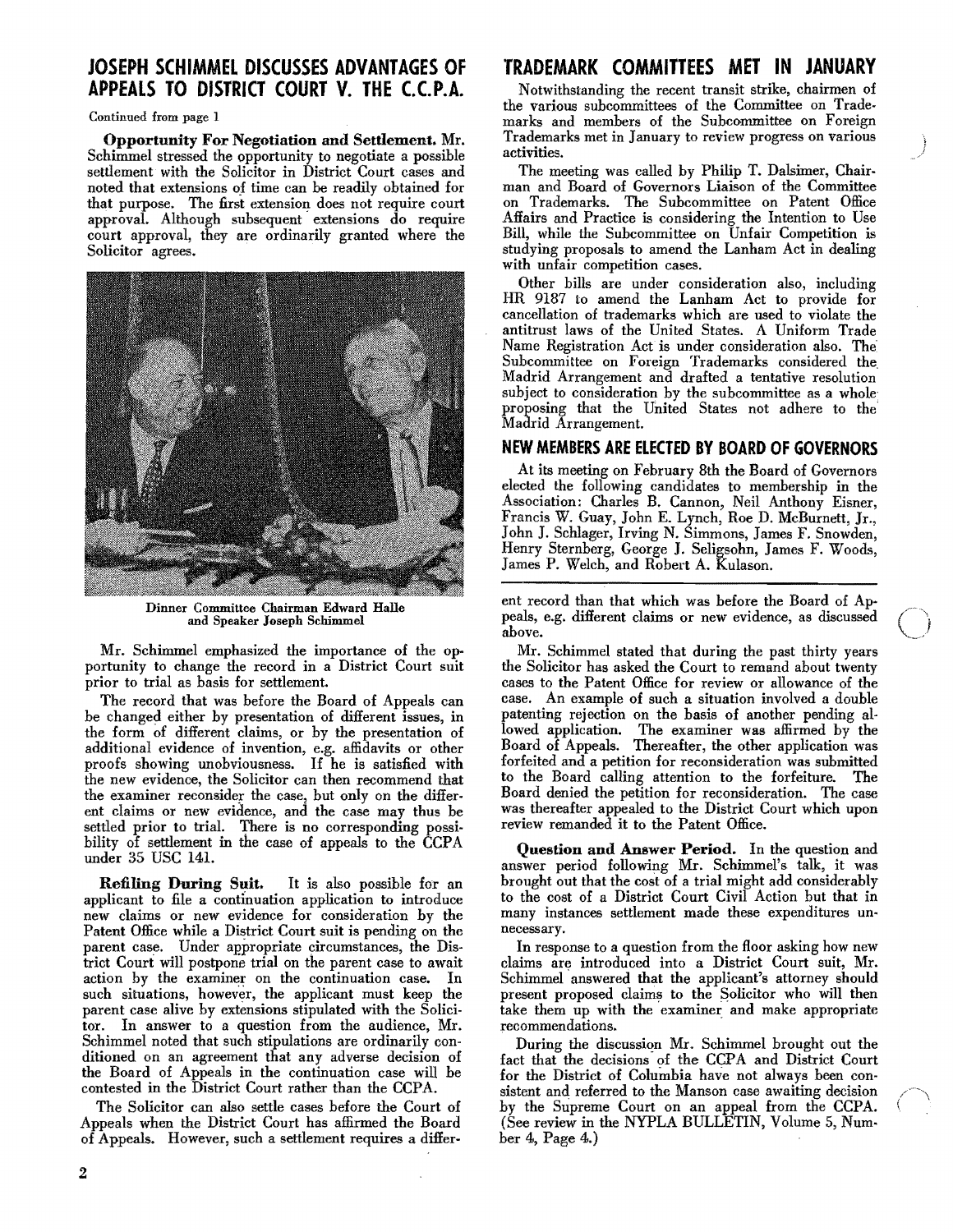# **MOVE TO AMEND FEE BILL**

Public Law 89·83 Being Evaluated. The effects of the provisions of the patent fee bill are presently being evaluated by the Patent Bar in the wake of the recent enactment of this statute. During the pendency of the bill, patent attorneys were heavily concerned with the elimination of the maintenance fee section, and, as a result, less attention was directed to many other portions of the legislation.

One provision of the statute to which interest is presently being directed is Section  $7(c)$ . This section provides, in effect, that the new (increased) final fees shall apply to all applications which were not allowed by October 25, 1965. It is argued that as a matter of fairness, all applications which were filed by the above date, which is the effective date of the bill, should be subject only to the much lower final fee which was previously in effect. (See BULLETIN, Vol. 5, No.2)

Failure of Petition. In one reported case, *In re Uljstedt,* 147 USPQ 423 (Comm. 1965), the Commissioner denied a petition requesting that a final fee for an application filed before October 25, 1965, be set at \$30.00, rather than the new rate which in this case amounted to \$130.00. The Commissioner held that no constitutional question was involved, and that unreason· able delay by the Patent Office in allowing the application was not a proper issue since the Commissioner has no discretion in the collection of final fees.

New Bills Introduced. Activity in behalf of changing Section 7(c) of P. L. 89-83 has resulted in the introduction of several bills in Congress. These are:

H. R. 11453-Ellsworth (Kansas)

H. R. 11458-Mathias (Maryland)

H. R. 11477-Horton (New York)

H. R. 1159S-Dague (Pennsylvania)

H. R. 11692-Reinecke (California)

All of the above bills are identical, and they seek to amend the fee bill so that the new final fee rate will apply only to applications filed after October 25, 1965.

It is reported that the Commissioner of Patents is not disposed to support the proposed amendment, since it would cost the Government about \$14,000,000 in fees over a two-year period.

#### GORDON A. WILKINS

Gordon A. Wilkins, a recently elected Life Member of the NYPLA, passed away on January 9, 1966, in Bayside, L. I., at the age of 60. He had retired only recently as Assistant General Counsel-Patents for Allied Chemical Corporation.

Mr. Wilkins, who was a former Governor of this Association, was a graduate of the University of Rich· mond, and received his LL.B. degree from the George Washington University. He is survived by his wife, three children, a brother, a sister, and six grandchildren.

#### FELIX THOMAS

Felix Thomas, a Life Member of the NYPLA, passed away on January 24, 1966, at the age of 77. A resident of Essex, Connecticut, he retired in 1955 from the firm of Cooper, Dunham, Dearborn & Henninger. He had served as an Army Ordinance officer in both World Wars.

In addition to the NYPLA, Mr. Thomas was a member of The A. S. M. E. and The Cornell Club of New York. He is survived by his wife, a daughter and one grand. child.

# U.S. CHAMBER OF COMMERCE RECOMMENDS A FLEXIBLE TITLE POLICY FOR GOVERNMENT

Flexibility in Government patent policy and a valid patent instead of a quick one were called for by a National Chamber of Commerce spokesman on the Chamber's *Whats The Issue* radio program, December 26, 1965, on MBS.

James G. Brooks, Chairman of the Chamber's Science and Technology Committee, said that we need "a government patent policy sufficiently flexible" to ensure that the rights of the public and the contracting parties are reconciled. Replying to a question by Arch N. Booth, Chamber Executive Vice President, Mr. Brooks said that although the shortening of time in awarding patents is advantageous, "it is still of primary import· ance to have a valid patent rather than a quick patent."

Mr. Brooks and Mr. Booth were joined by Secretary of Commerce John T. Connor for'the patent system discussion program.

Mr. Booth remarked that "patents are the heart of the great industrial mechanism; patents make our technological world go around." Secretary Connor said one of the objectives of his department is to reduce the patent· application waiting time down to one and a half years. He attributed present delays to a shortage of trained personnel.

#### CONNOR APPOINTS PATENT ADVISORY COMMITTEE

On October 31, 1965, Secretary of Commerce John T. Connor announced the formation of an Advisory Committee to the Patent Office consisting of eight experts, each of whom will serve one-year terms.

The committee has been organized primarily to serve two purposes:

- To advise the Patent Office on measures which can increase the efficiency and effectiveness of its opera· tions; and
- To provide liaison between the Patent Office and the scientific, business, and legal communities in an effort to identify patent problems and needs.

The committee will advise the Patent Office on changes in its operations which can be accomplished by administrative action-specifically relating to current operations and those which are foreseeable in the near future.

Members: The eight members of the committee are listed below:

- Vice Admiral (ret.) Oswald S. Colclough, Director Emeritus of the Patent, Trademark, and Copyright Research Institute.
- Frederic O. Hess, President, Selas Corporation of America.
- Dr. William A. LaLande, Vice President, Research, Pennsalt Chemical Company.
- Dr. Samuel Lehner, Vice President, E. I. duPont de Nemours.

Jacob Rabinow, President, Rabinow Engineering Co.

- William E. Schuyler, Jr., former Chairman of the Patent, Trademark, and Copyright Section of the ABA.
- John R. Shipman, Director, International Patent Operations, IBM.
- R. Frank Smith, General Patent Counsel, Eastman Kodak.

The committee held its first meeting on November 2, 1965, with Commissioner of Patents Edward J. Brenner presiding as chairman. .

NYPLA BULLETIN, Vol. 5, No. 5, February, 1966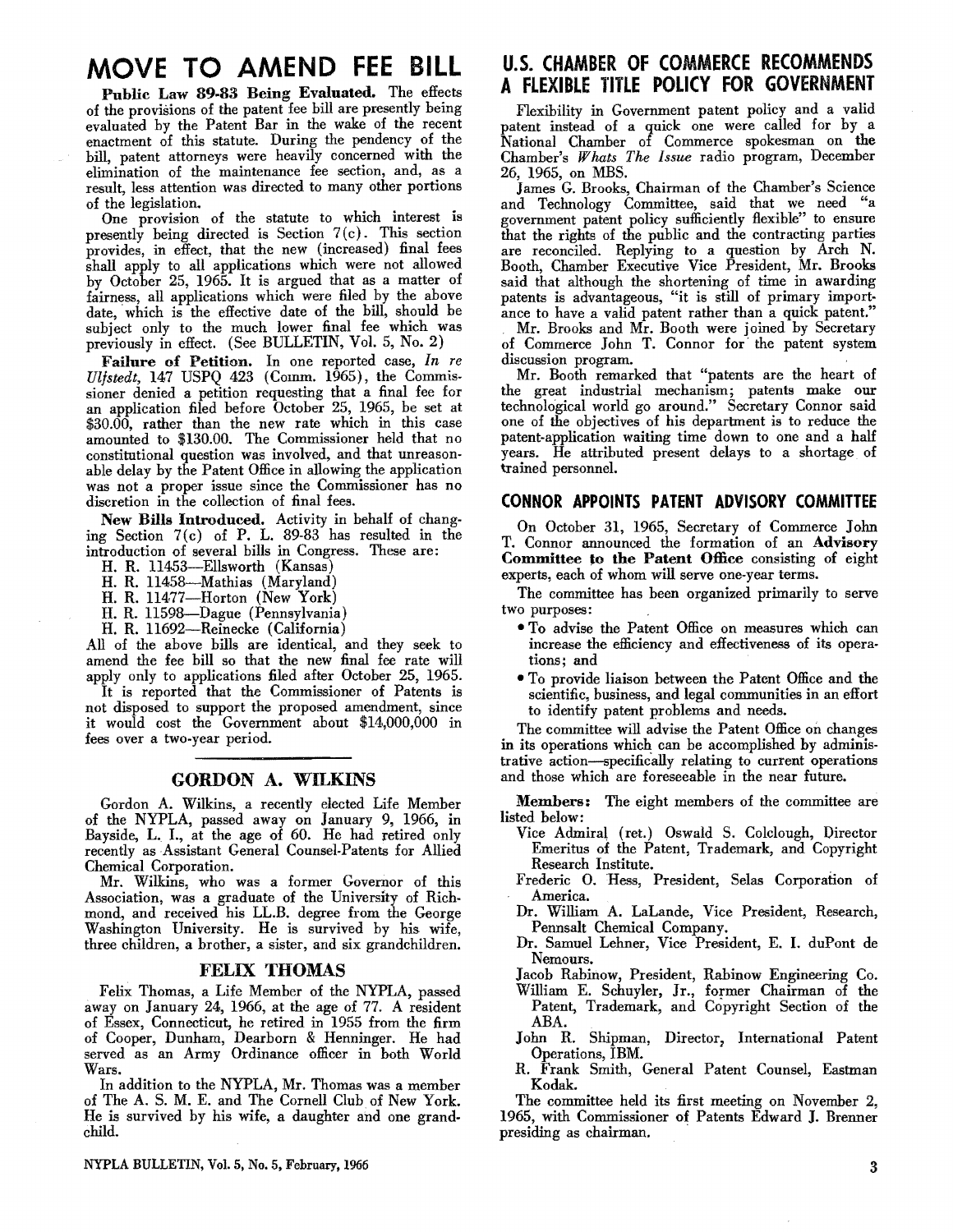#### JOSEPH GARON TALKS TO CITY BAR ON SUBJECT OF PATENT VALIDITY

At a recent meeting co-sponsored by several commit· tees of The Association of the Bar of the City of New York, the topic "Patent Validity-Today and Tomorrow" was discussed by Joseph D. Garon, a member of the NYPLA.

The talk was directed principally to the three cases before the Supreme Court involving § 103 of the Patent Statute; *Graham et al.* v. *fohn Deere Company of Kansas City et al.* (8 Cir. 1964) 142 USPQ 243; *Calmar, Incorporated and Colgate-Palmolive Company* v. *Cook Chemical Company* (8 Cir. 1964) 142 USPQ 412; and *United States* v. *Adams et* al. (Ct. CL 1964) 141 USPQ 36l. (See BULLETIN: Vol. 4, No. 8i. Vol. 5 No.2)

The Hotchkiss Test. The development of the requirements for patentability was traced from the purpose of the Constitutional grant to advance science and the practical arts, through the first appearance of the statutory tests of utility and novelty in the second patent act in 1793, up to the first attemp~ by the Supreme Court in *Hotchkiss*  v. Greenwood (11 How 248) (1850) to crystallize the elusive third element that raises the average new and use· ful development to the level of invention intended to be rewarded by the Constitution.

With the appearance of the holding in the *Hotchkiss*  case of the requirement that the new combination of old elements be unobvious to one skilled in the art, there then began a series of decisions adding their own glosses to the *Hotchkiss* rule. These cases culminated one hundred years later in the *Curu)* and *A* & *P* decisions wherein the Supreme Court apparently added additional and more stringent tests or standards of invention in determining the validity of combination patents.

1952 Patent Act. It was noted that, in § 103 of the 1952 Patent Act, for the first time a third element of patentability-non obvious subject matter-became a statutory requirement. The Reviser's Note to the new § 103 indicated not only that it was Congress' intent to have a stabilizing effect on the patent system by obtaining more unanimity in the court decisions but also to present a test that might "serve as a basis for the addition at a later time of some criteria which may be worked out.'

Mr. Garon suggested that the new statute, rather than having its intended stabilizing effect, increased the conflict between the circuits as well as between writers on the subject; one side arguing that Congress intended to liberalize the test of patentable invention by doing away with the holdings in more stringent cases since *Hotchkiss,*  and the other side arguing that Congress did not intend to do away with *A* & *P* and *Cuno* but to codify their holdings as well as the holdings in other cases. Ammunition for both sides was freely found in the legislative history of § 103 as well as the comments by those involved in drafting the statute.

No Easy Solution. The Supreme Court now, for the first time, has taken the opportunity to comment on § 103 and on what Congress could do and intended to do by its enactment. It was further observed that no matter what the Supreme Court's position on § 103, there will be and can be no simple solution to the question of what is patentable invention, and no overnight change could be expected in the attitude of the various Circuit Courts of Appeal toward patent validity.

#### AN INCREASED RELIANCE ON TRADE SECRETS IS INDICATED IN REPORT

Study by The National Industrial Conference Board. The National Industrial Conference Board, in a study released December 17, 1965, indicates that companies are increasingly relying on patent and secrecy agreements as a means of protecting their inventions and trade secrets. Thus, 83 of 86 participants in the NICB study require some or all research personnel to sign such agreements.

Although employees are restrained by common law from divulging trade secrets acquired as part of their employment, 71 of the 81 agreements analyzed by NICB contain secrecy provisions. The rationale for spelling out the secrecy requirement is the positive notice given the employee of the extent of his secrecy obligations. (See BULLETIN: Vol. 4, No.5; Vol. 2, No.8)

.Agreement May be Held Unenforceable. The primary difficulty with secrecy provisions in employee agreements is the danger that too stringent limitations will render the agreement unenforceable on the ground that it deprives the inventor of a livelihood on leaving the company. Hence, in drafting secrecy provisions in employment agreements, there is a taut line between those restrictions necessary to the protection of a company's industrial property and those limitations which, a court may rule, mortgage the inventor-employee's brain "without limitation as to time or space."

Patent Agreements Resisted. There is a tendency on the part of groups of inventors to seek to restrain companies from requiring employees to sign patent and secrecy agreements as a condition of employment. The Brown bill, pending in Congress, is an example of such an effort proposed by a group of West Coast engineers. Carl E. Barnes in an article in the January*IF*ebruary 1966 issue of *Harvard Business Review* proposes a change in our present patent system whereby after a reasonable period (e.g., 5 years) the title to a patent, *if it has not been commercialized,* would revert to the 'paid-to-invent" employee. Barnes contends that by giving the inventor-employee a conditional reversionary right during the life of the patent, the incentive to make use of the invention by either the employer or the employee is greatly enhanced.

Position of Employer Companies. Companies, however, contend that inventions are an inventor's job for which he is paid a salary, provided with costly equipment and confidential data. Companies maintain that exclusive control over inventions and trade secrets developed at the expense of the company is an economic necessity. The NICB study indicates that 60 percent of its participants offer a variety of special awards as incentive to inventors in addition to salary. However, in only 10 of the 86 firms studied is the size of the award related to the worth of the invention.

#### THAT ZIP CODE AGAIN

We have received word that the Post Office has directed all federal offices to set a good example by including ZIP codes on *all outgoing mail.* This means that if you do not put your ZIP code on mail requiring an answer from a government agency, a reply may be delayed until someone can check the ZIP directory for the right number.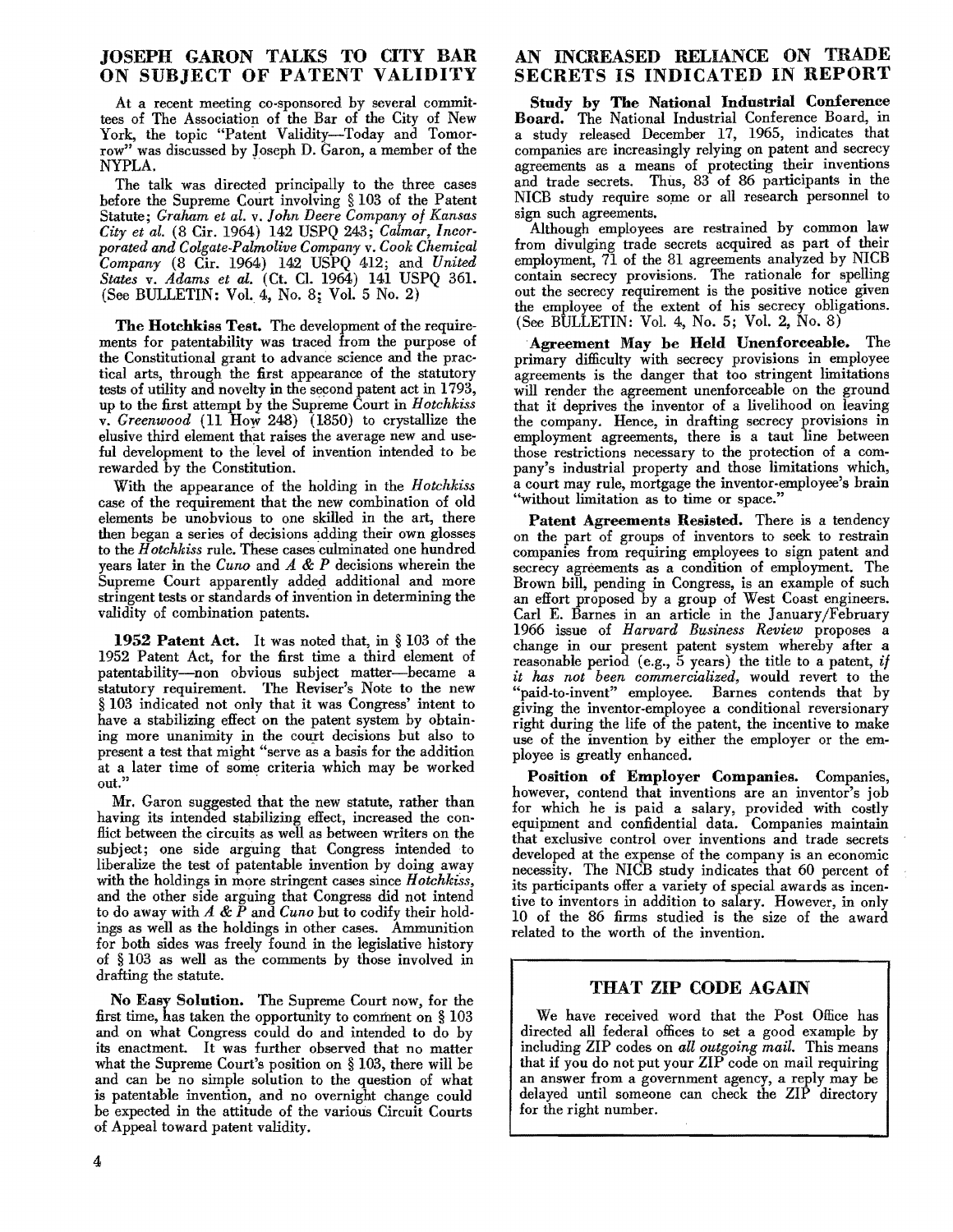# **THE BOARD OF GOVERNORS**

At the Board of Governor's meeting on February 8th the Treasurer, Albert C. Nolte, informally reviewed the Association's finances since 1955, pointing out that its normal annual operating expenses had increased over that period by more than \$6,500, due to increased costs and new improved services rendered to the members. He stressed the fact that as a result of such increased expenses the income and expenditures of the NYPLA are now closer to a balance than has been customary in past years. • e • The general status of the Library with respect to the life of the Association was discussed briefly and the Library Committee is 'being asked to turn in an overall policy report on the Library per se. • • • The feasibility of establishing a new permanent secretary's post for the Association was further explored and again returned to the committee for continued study. • • • It has been brought to the attention of the NYPLA that it is becoming increasingly difficult for Patent Attorneys to secure lawyers liability insurance. The matter was referred to Eben Graves' Committee on Economic Matters Affecting the Profession.

The Board considered at some length with Marcel Deschamps a tentative resolution submitted by the NY-PLA Subcommittee on Foreign Trademarks, of which he is chairman, relating to the question of U.S. adherence to the so-called Madrid Arrangement. A minority report on the resolution was also reviewed. The resolution was returned to the committee for further consideration in the light of the discussion:

### **DISTAFF PATENT EXAMINERS SOUGHT**

NJPLA Meeting. At a meeting of The New Jersey Patent Law Association on Thursday, January 20, 1966, Miss Helen McCarthy, a Patent Examiner and Deputy Chairman of the Operations Program for the 175th Anniversary of the United States Patent System, spoke about opportunities for women in the United States Patent Office.

Miss McCarthy pointed out that the Patent Office provides the same opportunities for a woman as a man. Upon entering as a new examiner, she receives two weeks intensive training and later, the fuller, more formal program in the Patent Office Academy. Women examiners handle all arts and are not confined to fields such as cosmetics, etc. As an aside, Miss McCarthy noted that Clara Barton was the first woman Patent Office employee and Daphne Leeds the first woman Commissioner (Assistant Commissioner for Trademarks).

Patent Aid Program. The speaker also discussed the Patent Aid Program under which high school graduates as young as sixteen years old may have their college education paid for while assisting examiners, doing preliminary searching, etc. A young person interested in the Patent Aid Program should write to the Executive Secretary, Civil Service Commission Board of Examiners, Army Map Service, Washington, D. C. and ask for examination 360 B.

The New Jersey Patent Law Association will have its Jefferson Medal Dinner on April 19, 1966, at the Robert Treat Hotel in Newark. Although there will be no Jefferbeen invited to attend. Dr. Harry Hunt Ransom, Chairman of the President's Commission on the Patent System, will be guest speaker.

## **RECENT CASES OF SPECIAL INTEREST**

Patents-Effective Date of Reference. Where a foreign inventor has been granted a U.S. patent on a U. S. application which under 35 U. S. C. 119 is entitled to the benefit of an earlier application filing date in a foreign country, the U. S. patent is available as a reference under Sees. 102 and 103 for all disclosed subject matter, claimed or unclaimed, as of the filing date of the earlier foreign application, to the extent that the disclosure of the foreign application is brought forward and included in the U. S. application and the U. S. patent granted thereon, Eli Lilly & Co. v. Brenner, 147 USPQ 442 (D. D.C. 1965). An inventor who proves a date of invention in this country during the time interval between the foreign filing date and the actual U. S. filing date of a foreign inventor's patent applications, the U. S. application being entitled to the benefit of the foreign filing date, can not thereby remove the foreign inventor's U. S. reference as to common subject matter in the U. S. patent and the foreign application.

• • • • Patents-Declaratory Judgment. An actual controversy sufficient to support suit under the Declaratory Judgment Act exists where a patent owner charges another with inducing infringement or contributory infringement, but there must be actual charges made, Walker Process Equipment, Inc. v. FMC Corp., 148 USPQ 308 (7th Cir. 1966). Walker manufactured and sold stirrers for use in a sewage digestion process. FMC competes with Walker and owns a patent for a sewage digestion process. Walker's equipment may be used in FMC's process, but has other uses as well. Walker's complaint alleged that FMC attempted to persuade customers to use FMC equipment, or if they used Walker's equipment, to take a license under FMC's patent. As a result, Walker alleged, some customers refused to buy Walker's equipment while others who purchased Walker's equipment, demanded an indemnity agreement from Walker. The Court *held* that the foregoing circumstances do not amount to viable, actual charges of infringement. Walker's interest is economic and not legally recognized. A patent owner's action in cautioning possible infringers and offering them licenses is not the equivalent of a charge of infringement.

Unfair Competition. Representatives of the Estate of Grace Metalious, deceased author of "Peyton Place" and "Return to Peyton Place" applied for a preliminary injunction to prevent a publisher from manufacturing a book entitled "The Girl from 'Peyton Place'". The Court noted that the name "Peyton Place" was a property interest which might be vindicated by the Estate. The defendant's work was a biography of Grace Metalious written with the aid of her husband, and the defendant contended that the title accurately reflected the content of the book. It was also pointed out that the title of a work by an artist was often placed into the title of a work about the artist. (e.g. "The Man from Main Street", a critique of the works of Sinclair Lewis). *Held,* proof of irreparable injury is totally inadequate and the injunction is denied. The Court stated that although appropriation must be conceded, such appropriation was not automatically misappropriation. Pocket Books, Inc. et al. v. Dell Publishing Company, Inc., 148 USPQ 239 (N. Y. Sup. Ct. 1966).